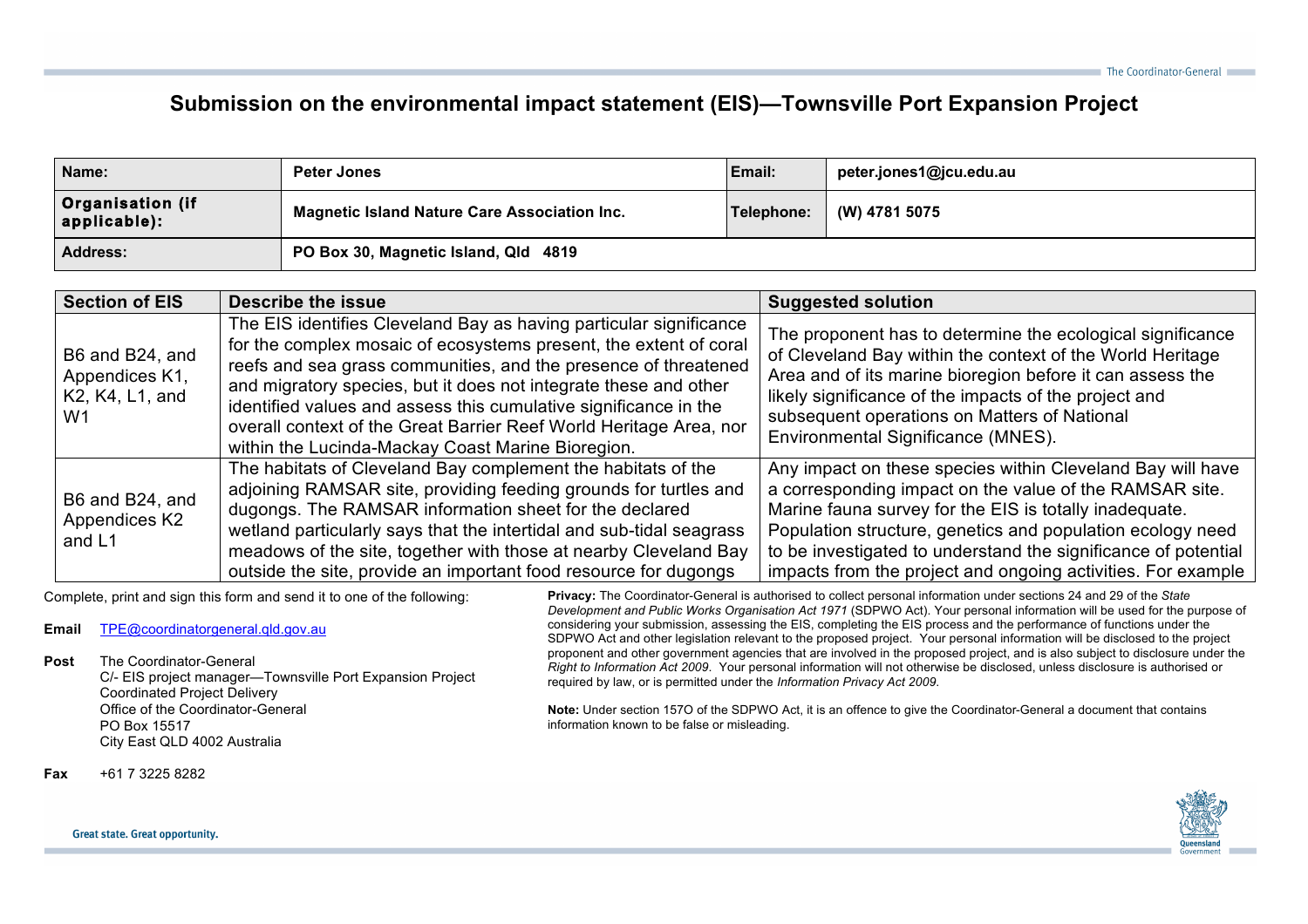| <b>Section of EIS</b> | <b>Describe the issue</b>                                                                                                                                                                                                                                                                                                                                                                                                                                                                                                                                                                                                                                                                                                                                                                                                                                                                                                                                                                                                                                                                                                                                  | <b>Suggested solution</b>                                                                                                                                                                                                                                                                                                                                                                  |
|-----------------------|------------------------------------------------------------------------------------------------------------------------------------------------------------------------------------------------------------------------------------------------------------------------------------------------------------------------------------------------------------------------------------------------------------------------------------------------------------------------------------------------------------------------------------------------------------------------------------------------------------------------------------------------------------------------------------------------------------------------------------------------------------------------------------------------------------------------------------------------------------------------------------------------------------------------------------------------------------------------------------------------------------------------------------------------------------------------------------------------------------------------------------------------------------|--------------------------------------------------------------------------------------------------------------------------------------------------------------------------------------------------------------------------------------------------------------------------------------------------------------------------------------------------------------------------------------------|
|                       | and green turtles."                                                                                                                                                                                                                                                                                                                                                                                                                                                                                                                                                                                                                                                                                                                                                                                                                                                                                                                                                                                                                                                                                                                                        | seasonal or life cycle use of resources or reliance on<br>particular areas of the bay, or the adjacent RAMSAR site is<br>not known, nor are food web relationships, especially with<br>regards to critical seasonal constraints, and the<br>bioaccumulation of toxic compounds and elements.                                                                                               |
| B <sub>6</sub>        | The GBRMP has a zoning system that identifies the conservation<br>values and level of protection of particular areas. The project area<br>is surrounded by parts of the MP that have significant<br>conservation values. They include Marine National Parks (part of<br>a representative system of reserves within the larger MP) in bays<br>on the eastern and northern side of Magnetic Island (MI), a<br>Habitat Protection Area forming a broad band around SE and NE<br>parts of MI, and large Conservation Park areas to the west<br>(between MI and Pallarenda) and east (the SE part of Cleveland<br>Bay). All these areas will be significantly affected by increased<br>turbidity and contamination, including by heavy metals and coal<br>dust. In the case of the areas to the west this increase will be<br>immediate and sustained to a greater or lesser extent, while in the<br>east the impact will only be clear over time.<br>The EIS acknowledges these impacts when it suits a pro-<br>expansion argument. For example "(nickel) data from sites clearly<br>affected by dredging were removed from the dataset (i.e. Radical<br>Bay". | The Port has not adequately addressed the current impacts<br>from maintenance dredging and shipping activities. The<br>proposed management strategies should be implemented<br>now and their effectiveness monitored over a number of<br>years. Only when effective reductions in impact are<br>demonstrated and maintained should any increase in<br>dredging and shipping be considered. |
| B <sub>5</sub>        | The top 1m at least of sediments will be contaminated to some<br>degree by heavy metals, antifouling compounds and other<br>contaminants. Historic mercury deposits have been found at a<br>depth of about 2m (Dr G Brunskill, pers comm.). Resuspension by<br>dredging activity and dumping will inevitably lead to the further<br>spread of these contaminants, particularly into nearby protected<br>zones and vulnerable habitats.                                                                                                                                                                                                                                                                                                                                                                                                                                                                                                                                                                                                                                                                                                                     | Further information on the impact of sustained low levels of<br>contamination on marine biota is required. The evidence so<br>far available suggests that very low levels, particularly in<br>combination with other stresses, can lead to long term<br>environmental declines.                                                                                                            |
| B <sub>5</sub>        | The sediment analyses do not include particulate nutrients. If a<br>substantial proportion of the nutrients is in particulate form and<br>becomes bioavailable it will be released during resuspension,<br>chronically increasing nutrient levels in what should be relatively                                                                                                                                                                                                                                                                                                                                                                                                                                                                                                                                                                                                                                                                                                                                                                                                                                                                             | Include particulate nutrients in the more detailed sediment<br>sampling required.                                                                                                                                                                                                                                                                                                          |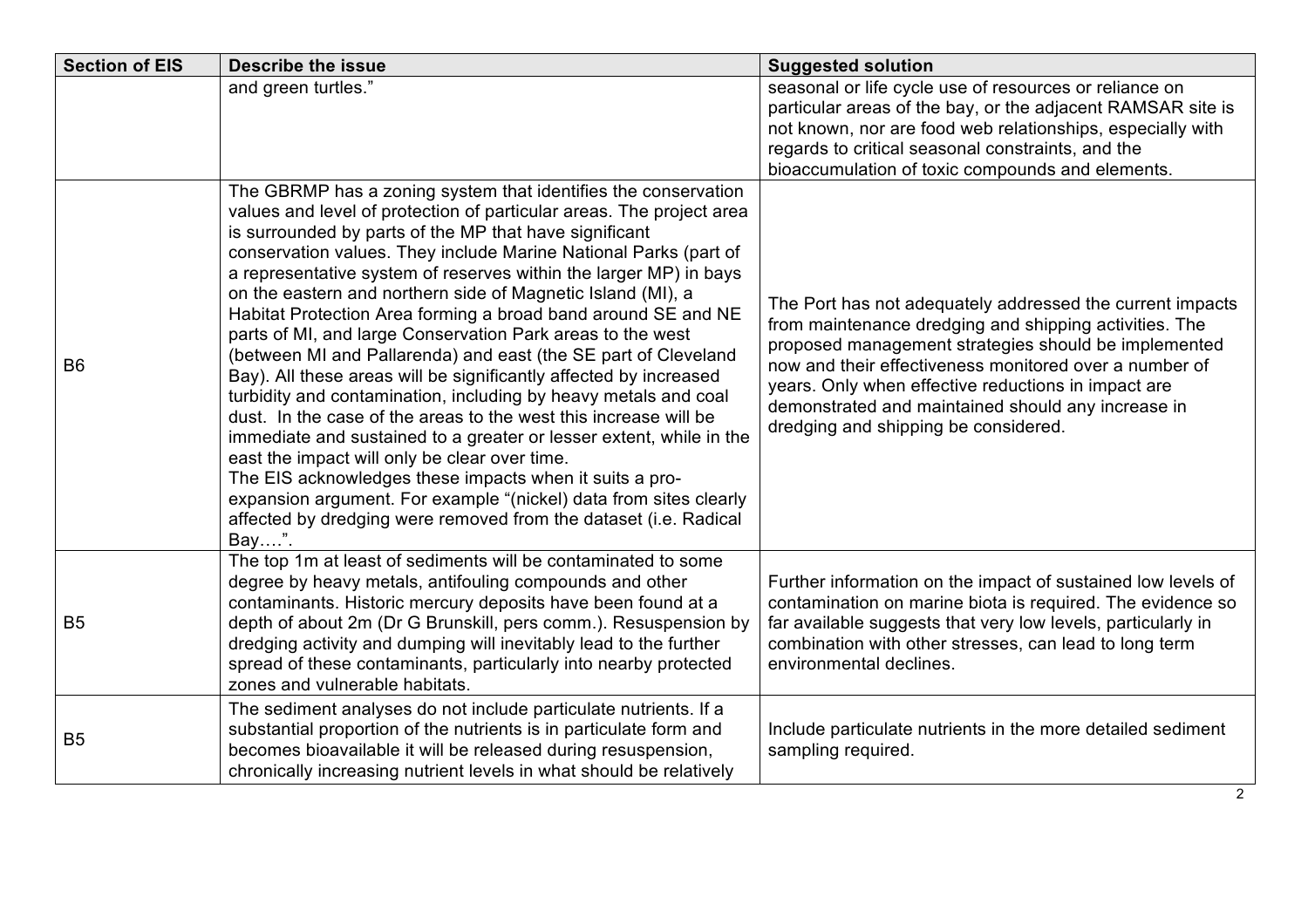| <b>Section of EIS</b>                               | <b>Describe the issue</b>                                                                                                                                                                                                                                                                                                                                                                                                                                                                                            | <b>Suggested solution</b>                                                                                                                                                                                                                                                                                                                                                  |
|-----------------------------------------------------|----------------------------------------------------------------------------------------------------------------------------------------------------------------------------------------------------------------------------------------------------------------------------------------------------------------------------------------------------------------------------------------------------------------------------------------------------------------------------------------------------------------------|----------------------------------------------------------------------------------------------------------------------------------------------------------------------------------------------------------------------------------------------------------------------------------------------------------------------------------------------------------------------------|
|                                                     | low nutrient waters. Particulate nutrients are a key factor<br>supporting seaweed growth on reefs and have been implicated<br>with red and blue tides caused by algal blooms.                                                                                                                                                                                                                                                                                                                                        |                                                                                                                                                                                                                                                                                                                                                                            |
| <b>Appendix F7</b>                                  | There is a large proportion of sediments that is classified as<br>'potential acid sulfate soil' and will become acid when it oxidises.<br>Data on the extent of acid sulfate soils, and its fate when dumped<br>and resuspended offshore, is inadequate to assess potential<br>impacts.                                                                                                                                                                                                                              | Better data on the amount of these soils and their response<br>to oxygenated seawater, during dumping and larger<br>resuspension events, is required.                                                                                                                                                                                                                      |
| Appendix E4, App<br>H <sub>1</sub> , section 5.4    | Marine dumping of dredge spoil in the World Heritage Area is an<br>inappropriate use and will lead to ongoing water quality problems<br>in the bay and nearby areas, particularly of sea grass beds and<br>coral reefs. It is ironic that hundreds of millions of dollars have<br>been spent reducing input of sediments and suspended solids<br>from terrestrial catchments and the port is proposing to<br>intentionally dump contaminated sediments and suspended solids<br>straight into the Marine Park lagoon. | A comprehensive analysis of potential terrestrial disposal<br>sites needs to be undertaken to identify the true costs of<br>proper disposal. Users of the port should pay the true cost of<br>maintenance and use. The environment should not be made<br>to carry the cost.                                                                                                |
| App H1 and C 2.1                                    | The modelling used to estimate the impact of dredging was not<br>done in accordance with the guidelines of the Great Barrier Reef<br>Marine Park Authority, does not meet world best practice, and is<br>untested. The real impact of the proposed dredging on the<br>seagrasses, corals, dugongs, dolphins, turtles and other marine<br>fauna cannot be determined with any confidence.                                                                                                                             | The methodology used needs to be peer reviewed by an<br>independent expert panel and a more accurate and reliable<br>estimate of potential impacts made.                                                                                                                                                                                                                   |
| B5, B23, B24,<br>Appendix W1 and<br>other sections. | The sustained impact of ongoing maintenance dredging and of<br>increased vessel use is not adequately addressed.                                                                                                                                                                                                                                                                                                                                                                                                     | Past and ongoing impacts of current activities need to be<br>properly assessed, and the proposed impacts presented as<br>cumulative to these.                                                                                                                                                                                                                              |
| Appendix H1                                         | The EIS acknowledges "It is difficult to quantify the rate of natural<br>resuspension of material from the existing DMPA due to<br>uncertainties regarding the quality of historical bathymetric data<br>and the nature and degree of consolidation of the sediment after<br>placement. The long term change in bathymetry due to<br>maintenance dredging appears to be minimal, and there is                                                                                                                        | Monitoring of current sea dumping at the DMPA is clearly<br>inadequate and the fate of the sediment is unknown. This<br>needs to be resolved before a huge increase in quantities<br>dumped here can be considered. The studies in the EIS are<br>inadequate for this purpose and need to be re-done with<br>expert guidance. The evidence available (Sinclair Knight Merz |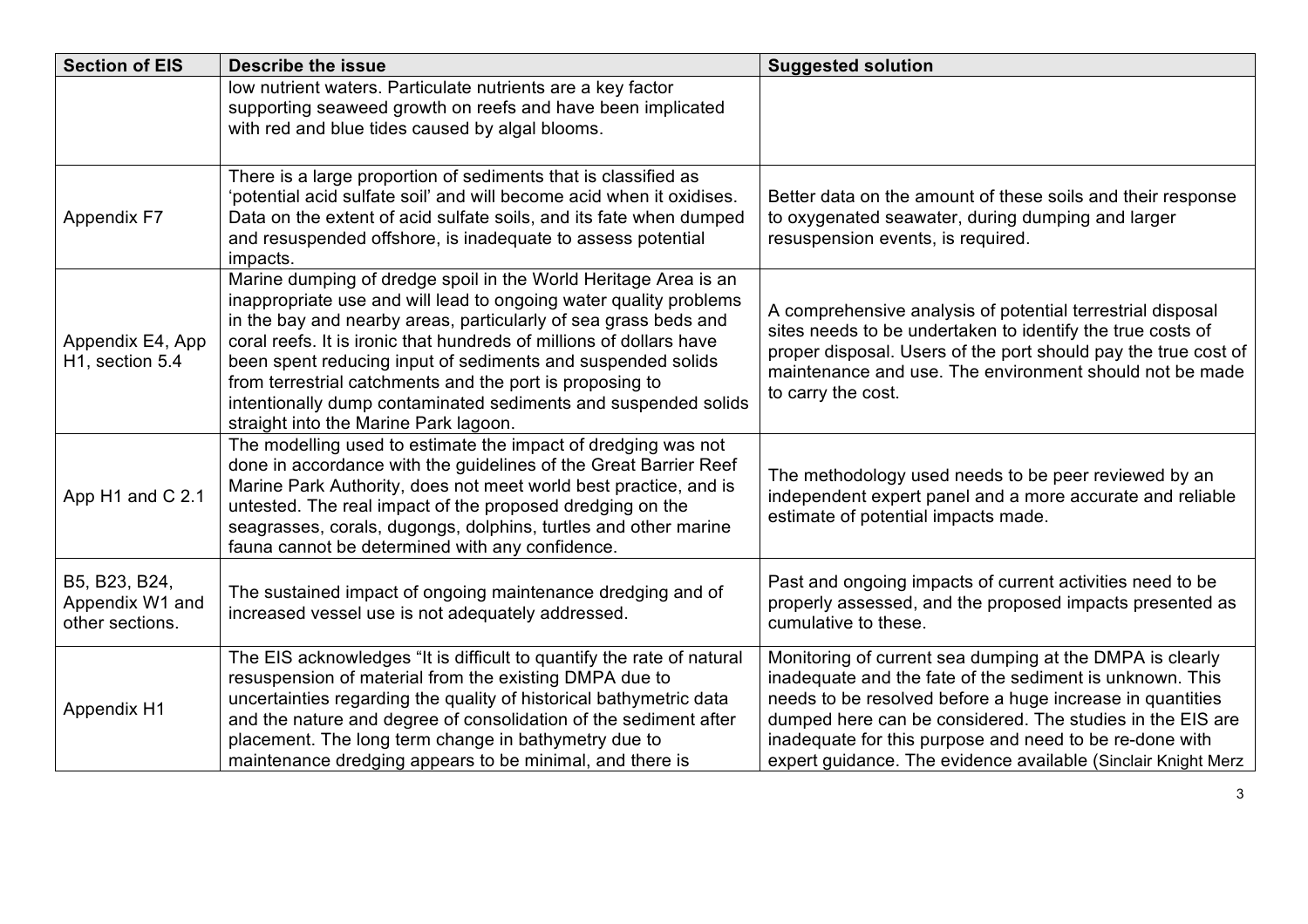| <b>Section of EIS</b> | <b>Describe the issue</b>                                                                                                                                                                                                                                                                                                                                                                                                                                                                                                                                                                           | <b>Suggested solution</b>                                                                                                                                                                                                                                                                                                                                                                                                                                                                                                                                                                                                                            |
|-----------------------|-----------------------------------------------------------------------------------------------------------------------------------------------------------------------------------------------------------------------------------------------------------------------------------------------------------------------------------------------------------------------------------------------------------------------------------------------------------------------------------------------------------------------------------------------------------------------------------------------------|------------------------------------------------------------------------------------------------------------------------------------------------------------------------------------------------------------------------------------------------------------------------------------------------------------------------------------------------------------------------------------------------------------------------------------------------------------------------------------------------------------------------------------------------------------------------------------------------------------------------------------------------------|
|                       | evidence that the capital dredging material placed in 1993 has<br>been smoothed out." This is a clear indication that sediment<br>disposed of at the site (other than perhaps the coarsest material)<br>has been re-mobilised and moved to other parts of the bay and<br>elsewhere. Most of the dumped material appears most likely to<br>remain in suspension and drift with the currents before it has a<br>chance to settle on the bottom at the site.                                                                                                                                           | (1995) and ETS Worldwide tracer investigations) indicates that it<br>spreads in all directions with a significant part hitting the<br>north-eastern shores of Magnetic Island.                                                                                                                                                                                                                                                                                                                                                                                                                                                                       |
| C <sub>2.1</sub>      | The monitoring program proposed to manage impacts on<br>seagrass and coral communities delivers no certainty for the<br>environment. This section proposes "an iterative approach to<br>setting and improving water quality trigger values  with input<br>from the Expert Advisory Panel" and trigger levels that will be<br>established during the dredging program "for ecological assets<br>such as seagrass and corals that are realistic for protection but<br>avoid frequent and unnecessary stoppages by the dredge which<br>will ensure the overall duration of impact is reduced."         | This is entirely unconvincing and expert review of this critical<br>aspect of the proposed project is essential. Any monitoring<br>program must include the precautionary principle, and put<br>the health of "ecological assets such as seagrass and<br>corals" above the convenience of the port. Monitoring sites<br>need to at least encompass the range of coral and seagrass<br>communities present, and all coastal aspects of the island<br>(ie all sides). Control sites will need to be carefully selected<br>as, if the tracer experiments are any guide, areas not<br>impacted by the dredging are unlikely to be present in the<br>bay. |
| <b>B13</b>            | The economic impact of the project on the tourism industry of<br>Magnetic Island and the Townsville region is not addressed, nor is<br>the social impact on the community and coast-based lifestyles.                                                                                                                                                                                                                                                                                                                                                                                               | The EIS needs to assess potential benefits and costs for a<br>range of impact scenarios. For example winter dredging will<br>be during peak tourist season and is likely to have a major<br>impact on tourism. The proposal needs to be assessed as<br>part of an accumulating development impact that is<br>threatening a \$6 billion tourist industry that supports 50,000<br>sustainable jobs.                                                                                                                                                                                                                                                    |
| <b>B</b> 18           | Economic justification for the proposed expansion is weak and<br>speculative. No basis for the forecast rapidly increasing vessel<br>numbers is provided. The increase is almost entirely in "dry bulk".<br>This largely includes the use of the port for coal export and other<br>minerals but yet does not consider the potential impact of these<br>uses on the environments of the bay or on the WHA. Other larger<br>ports are well placed to handle the proposed increased traffic and<br>the necessity for this project is not established despite the<br>obvious and well-documented risks. | Physical and biotic processes readily spread coal dust, and<br>presumably mineral dust, over very wide areas of the reef<br>and its lagoon. These consequential and broader impacts<br>should also be addressed by the EIS, including their<br>significance and the means of avoiding them.<br>While the economic benefits of greater port activity are<br>highlighted, so do its costs also need to be clearly identified.<br>On the information provided in the EIS in can be concluded<br>that the port is an unsustainable port in an unsuitable                                                                                                 |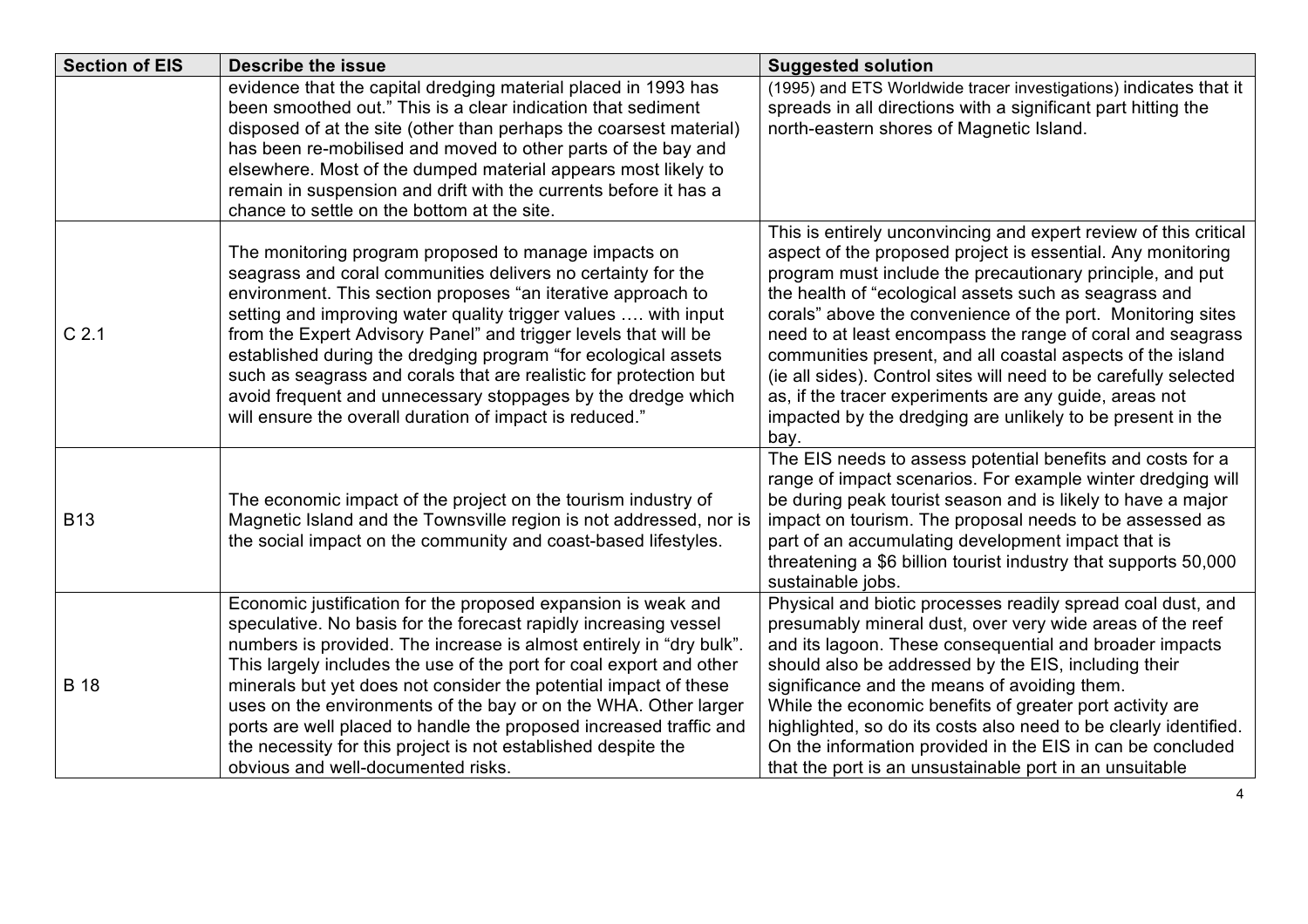| <b>Section of EIS</b>              | <b>Describe the issue</b>                                                                                                                                                                                                                                                                                                                                                                                                                                                                                                                                                                                                                                                                                                                                                                                                                                                 | <b>Suggested solution</b>                                                                                                                                                                                                                                                                                                                                                                                                                            |
|------------------------------------|---------------------------------------------------------------------------------------------------------------------------------------------------------------------------------------------------------------------------------------------------------------------------------------------------------------------------------------------------------------------------------------------------------------------------------------------------------------------------------------------------------------------------------------------------------------------------------------------------------------------------------------------------------------------------------------------------------------------------------------------------------------------------------------------------------------------------------------------------------------------------|------------------------------------------------------------------------------------------------------------------------------------------------------------------------------------------------------------------------------------------------------------------------------------------------------------------------------------------------------------------------------------------------------------------------------------------------------|
|                                    |                                                                                                                                                                                                                                                                                                                                                                                                                                                                                                                                                                                                                                                                                                                                                                                                                                                                           | location, subsidised by environmental degradation.                                                                                                                                                                                                                                                                                                                                                                                                   |
|                                    |                                                                                                                                                                                                                                                                                                                                                                                                                                                                                                                                                                                                                                                                                                                                                                                                                                                                           |                                                                                                                                                                                                                                                                                                                                                                                                                                                      |
|                                    |                                                                                                                                                                                                                                                                                                                                                                                                                                                                                                                                                                                                                                                                                                                                                                                                                                                                           |                                                                                                                                                                                                                                                                                                                                                                                                                                                      |
| <b>B</b> 6                         | The EIS uses data from a survey done in 2000 to assess whether<br>non-native species have been introduced by port activities. This<br>data is now 13 years old and an insufficient basis for this<br>assessment. This old survey identifies potential non-indigenous<br>species but dismisses them as inconsequential in terms of hazard<br>to local species and environments. Their presence demonstrates<br>that current policies to prevent incursions by introduced species<br>are probably inadequate. That ballast waters are currently<br>discharged near Magnetic Island and in the port demonstrates a<br>cavalier attitude to biosecurity.                                                                                                                                                                                                                      | The Port Authority needs to implement the proposed<br>mitigation strategies now to prevent further introductions.<br>The port needs to demonstrate that these strategies work<br>before an increase in vessel size and activity is proposed.                                                                                                                                                                                                         |
| <b>B</b> 6                         | Permanent adverse residual impacts based on the impacts of<br>ongoing maintenance and port activities are not considered in<br>determining offsets for the project. This is despite the EIS<br>acknowledging " Potential impacts to marine species associated<br>with increased marine pollution and vessel movements in the port<br>area during the operational phase" and "once the new port<br>facilities are operational, vessel traffic, maintenance dredging<br>requirements and potentially pollutant loads will increase, leading<br>to ongoing chronic impacts to the marine ecological values in the<br>vicinity of the port area". In this context the port area includes the<br>channel, with Magnetic Island and the associated marine<br>protected areas in the near vicinity. Wind and tidal movements will<br>shift silt and contaminants around the bay. | Offsets need to reflect the scale, extent and duration of<br>impacts. A use category over an area the port does not<br>control but will be deleteriously affected by the proposed<br>development is not an appropriate offset. It can be argued<br>that the impacts are so great that offsets would need to be<br>of the scale of the Reef Rescue package.                                                                                           |
| B24 and Appendix<br>W <sub>1</sub> | The ecology of the GBRWHA is known to be under severe stress<br>and preventable impacts must be avoided. The EIS<br>acknowledges the current stressed conditions but attempts to<br>dilute the impact of ongoing and proposed increased stresses<br>from port activities by grouping it with the effects of periodic<br>flooding from the Burdekin River. The ecosystems of the bay can<br>recover from periodic and short-lived stresses from flooding and                                                                                                                                                                                                                                                                                                                                                                                                               | The ecosystems are currently under stress from climatic and<br>flooding events, and large dredging events, over the last few<br>years. They are unlikely to be able to cope with the stresses<br>of a major dredging project for some time. A period of<br>extended recovery under suitable climatic conditions is<br>needed before the marine ecosystems are subject to further<br>stresses. In fact it is not yet clear whether they will recover. |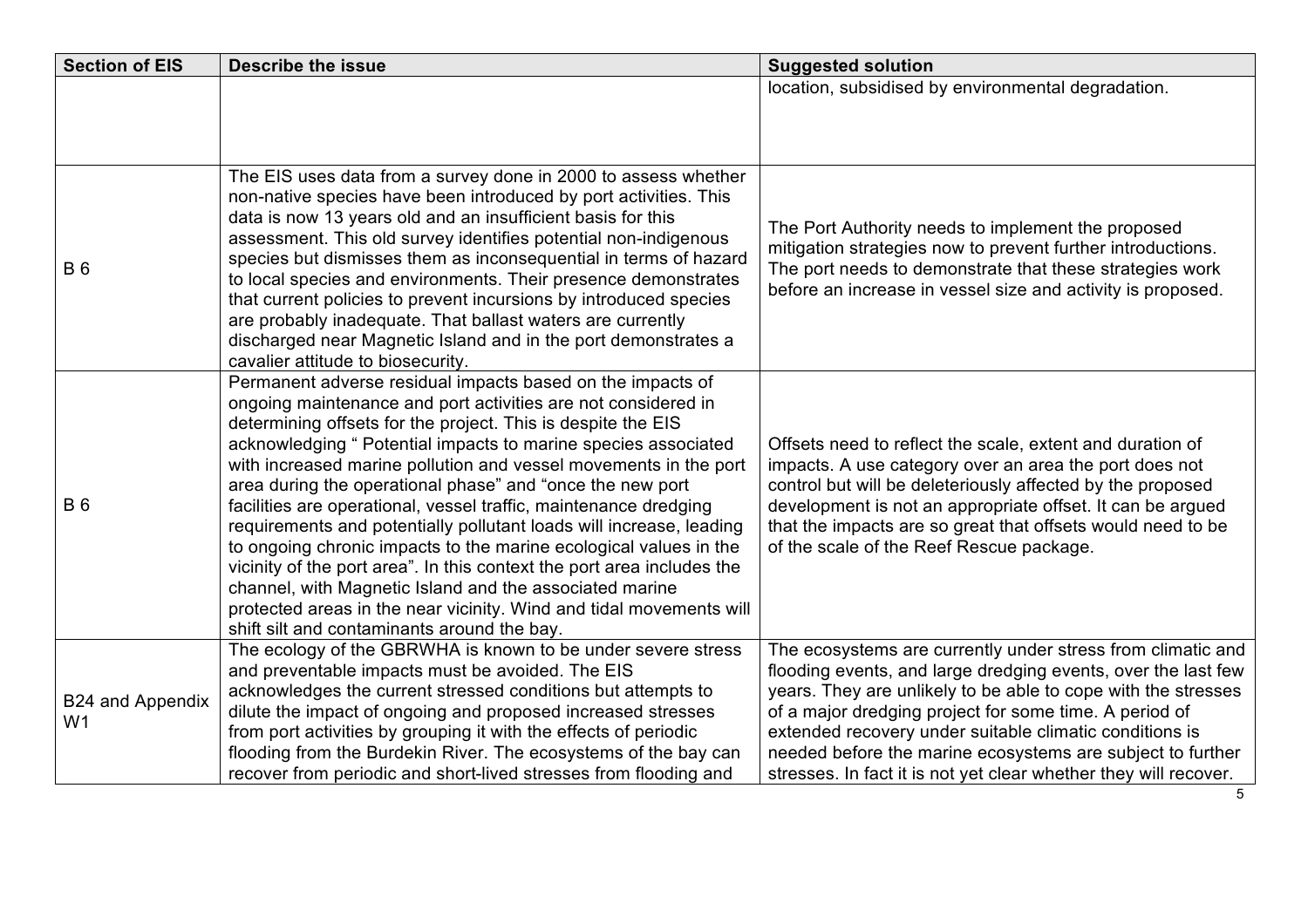| <b>Section of EIS</b>               | <b>Describe the issue</b>                                                                                                                                                                                                                                                                                                                                                                                                                                                                                                                                                                                                                                                                                                                                                                                                                                                                           | <b>Suggested solution</b>                                                                                                                                                                                                                                                                                                                                                                                                                                                                                                                                                          |
|-------------------------------------|-----------------------------------------------------------------------------------------------------------------------------------------------------------------------------------------------------------------------------------------------------------------------------------------------------------------------------------------------------------------------------------------------------------------------------------------------------------------------------------------------------------------------------------------------------------------------------------------------------------------------------------------------------------------------------------------------------------------------------------------------------------------------------------------------------------------------------------------------------------------------------------------------------|------------------------------------------------------------------------------------------------------------------------------------------------------------------------------------------------------------------------------------------------------------------------------------------------------------------------------------------------------------------------------------------------------------------------------------------------------------------------------------------------------------------------------------------------------------------------------------|
|                                     | bleaching, but chronic ongoing stresses, particularly caused by<br>sedimentation and low light due to extended and regularly<br>repeated periods of turbidity, will do permanent damage.                                                                                                                                                                                                                                                                                                                                                                                                                                                                                                                                                                                                                                                                                                            | The priority for the Port Authority should be the reduction of<br>impacts from its current activities, not increasing them.                                                                                                                                                                                                                                                                                                                                                                                                                                                        |
| <b>B6</b>                           | Cleveland Bay is consistently characterised in the EIS as being<br>naturally turbid, due largely to the contribution of sediment and silt<br>from the Burdekin River. This contribution is unquantified, but the<br>EIS implies that it somehow lessens the impact of the proposed<br>dredging as the ecosystems are used to high turbidity and low<br>light. The evidence does not support this proposition. Coral reef<br>temporal patterns presented in the EIS only cover the period from<br>1989 (Magnetic Island) and 1993 (Middle Reef). Most sediment<br>from rivers is trapped inshore by mangroves and in sheltered<br>bays. Historically Cleveland Bay was naturally clear and<br>supported more abundant coral cover and larger numbers of<br>dugong. Cleveland Bay is more turbid than Halifax Bay to the<br>north and Bowling Green bay to the south (Gregg Brunskill pers<br>comm.). | The EIS needs to review the long-term impact of dredging<br>activities. For example the Theo Brown 1972 paper titled<br>"Silt Pollution, the destruction of Magnetic Islands reefs"<br>systematically refutes the Ports long held insistence that<br>natural factors overwhelm the impact of dredging. Control<br>sites need to be well beyond the possible impact zone of<br>sediments released by dredging, sea dumping and vessel<br>movements. Similar impacts are likely to have affected the<br>shallower sea grass areas which have a low tolerance to low<br>light levels. |
| B24 and Appendix<br>W <sub>1</sub>  | The combined effect of the proposed additional impacts and their<br>compounding interaction with an already extremely stressed<br>environment is not properly addressed by the EIS.                                                                                                                                                                                                                                                                                                                                                                                                                                                                                                                                                                                                                                                                                                                 | Potential impacts need to be assessed in the context of a<br>stressed ecosystem rather than dismissing it as "disturbed"<br>and naturally turbid. The major role of past and ongoing port<br>activities in causing this disturbance and turbidity needs to<br>be acknowledged and clearly identified. The model for<br>assessing impacts needs to be modified to ensure that<br>synergistic impacts, such as the simultaneous effect of<br>turbidity, sedimentation, nutrients and heavy metals, is<br>properly determined.                                                        |
| B6, B24, Appendix<br>K <sub>2</sub> | The benthic communities are poorly known and the mapping is<br>largely based on modelling using acoustic mapping and video<br>sampling. The acoustic mapping was limited to the proposed<br>development area and its immediate surrounds, and does not<br>provide a basis for assessing the nature, condition and<br>significance of these habitats in the context of the habitat types of<br>the bay. The significance of the benthic communities and the                                                                                                                                                                                                                                                                                                                                                                                                                                          | The ecological significance of the entire bay ecosystem<br>complex needs to be properly determined and considered,<br>especially in the context of the more heavily polluted areas<br>of this marine bioregion around Mackay, Bowling Green Bay<br>and Lucinda. The impact of the project on these ecosystems<br>in the context of the bay cannot be determined without more<br>comprehensive survey, mapping and characterization.                                                                                                                                                |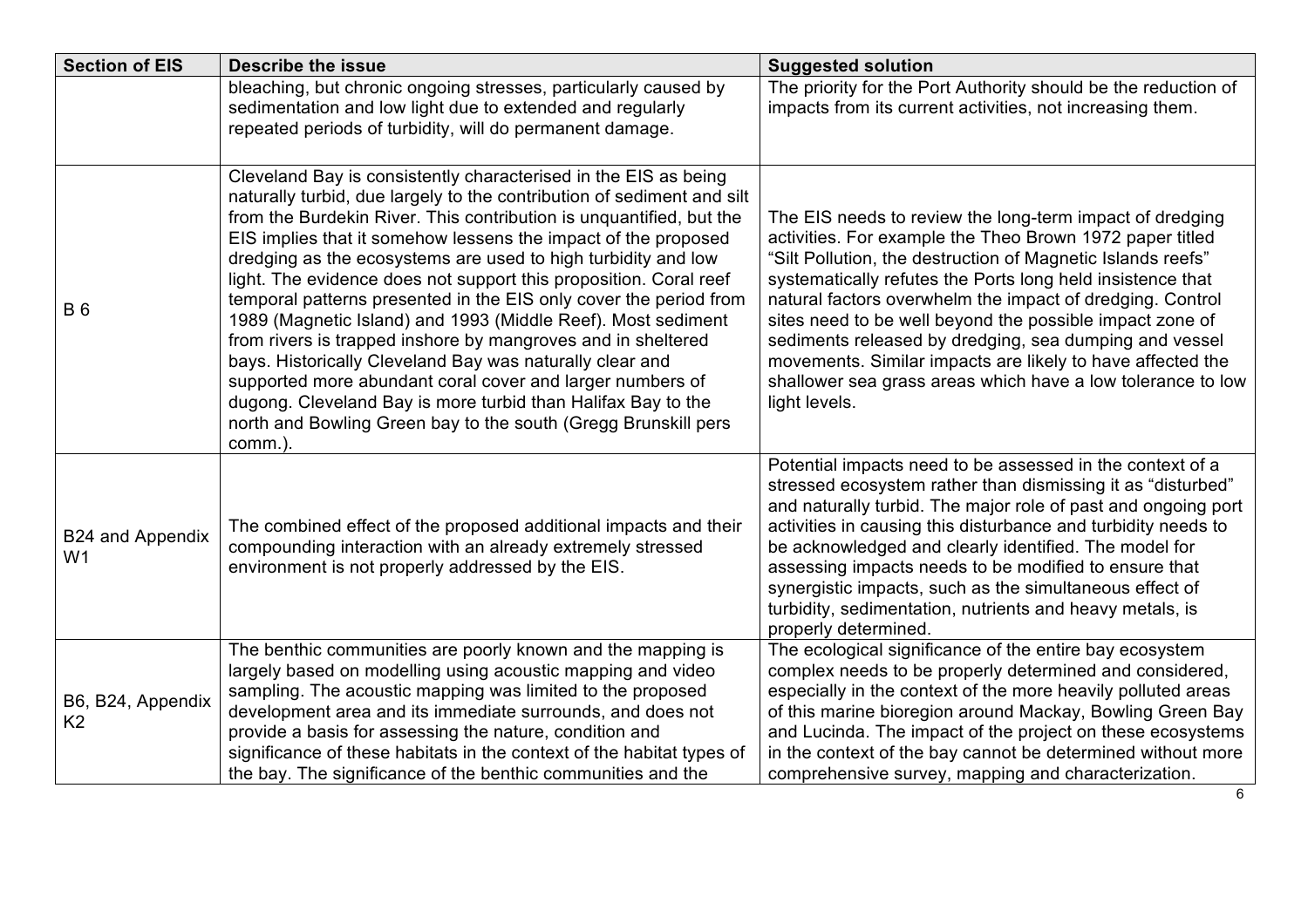| <b>Section of EIS</b> | <b>Describe the issue</b>                                                                                                                                                                                                                                                                                                                                                                                                                                                                                                                                                                                                        | <b>Suggested solution</b>                                                                                                                                                                                                                                                                                                                                                                                                                                                                                                 |
|-----------------------|----------------------------------------------------------------------------------------------------------------------------------------------------------------------------------------------------------------------------------------------------------------------------------------------------------------------------------------------------------------------------------------------------------------------------------------------------------------------------------------------------------------------------------------------------------------------------------------------------------------------------------|---------------------------------------------------------------------------------------------------------------------------------------------------------------------------------------------------------------------------------------------------------------------------------------------------------------------------------------------------------------------------------------------------------------------------------------------------------------------------------------------------------------------------|
|                       | potential impacts of the project on them are consistently<br>downplayed in the EIS. For example not only are they an<br>important part of a diverse mosaic of ecosystems, evidence in the<br>EIS indicates they also provide food resources for four of the<br>turtles recorded in the bay. The species are only identified to the<br>level of genera, so there is no assessment of species<br>assemblages, poorly known species, endemic species or new<br>species. The EIS clearly states "There are too few data to quantify<br>tolerance limits and the zone of likely impacts for these (benthic<br>invertebrate) species." |                                                                                                                                                                                                                                                                                                                                                                                                                                                                                                                           |
| B6, Appendix K2       | The Townsville region is a hotspot for dugong and turtle<br>strandings.                                                                                                                                                                                                                                                                                                                                                                                                                                                                                                                                                          | The significance of the very high numbers of strandings,<br>compared to the rest of the state, needs to be properly<br>interpreted. For example does it indicate that Cleveland Bay<br>is a refuge for dugong during times of extreme food<br>shortage? What is the role of benthic communities and deep<br>sea grasses for supplementary feeding in this context?<br>Seasonality is critical in assessing sea grass beds and their<br>use, especially the deeper ones, so sampling needs to be<br>spread across seasons. |
| B6, B24 and K2        | Ongoing studies demonstrate that the Ross Creek and Ross River<br>mouths, together with the Platypus and Sea channels, represent<br>important foraging area for both near-shore dolphin species but<br>this is downplayed in the EIS.                                                                                                                                                                                                                                                                                                                                                                                            | The ecology of these species in the bay should be properly<br>determined so that the reasons for their preference for these<br>areas are understood. The evidence suggests that the bay<br>is regularly used and may be critical habitat on the north-<br>eastern coast for this population. The impact of current<br>contaminants in the port environs on these species needs to<br>be determined before more pollutants are liberated by<br>capital dredging.                                                           |
| B <sub>6</sub>        | The EIS proposes that despite an increase in vessel traffic<br>resulting from the proposal it "is not expected to result in a<br>commensurate increase in ships at anchor" and hence ship<br>anchorage areas are not identified". This seems nonsensical<br>given the number of ships that already anchor off Townsville.                                                                                                                                                                                                                                                                                                        | Potential anchorage sites need to be identified and potential<br>impacts, and the means of managing them, determined.                                                                                                                                                                                                                                                                                                                                                                                                     |